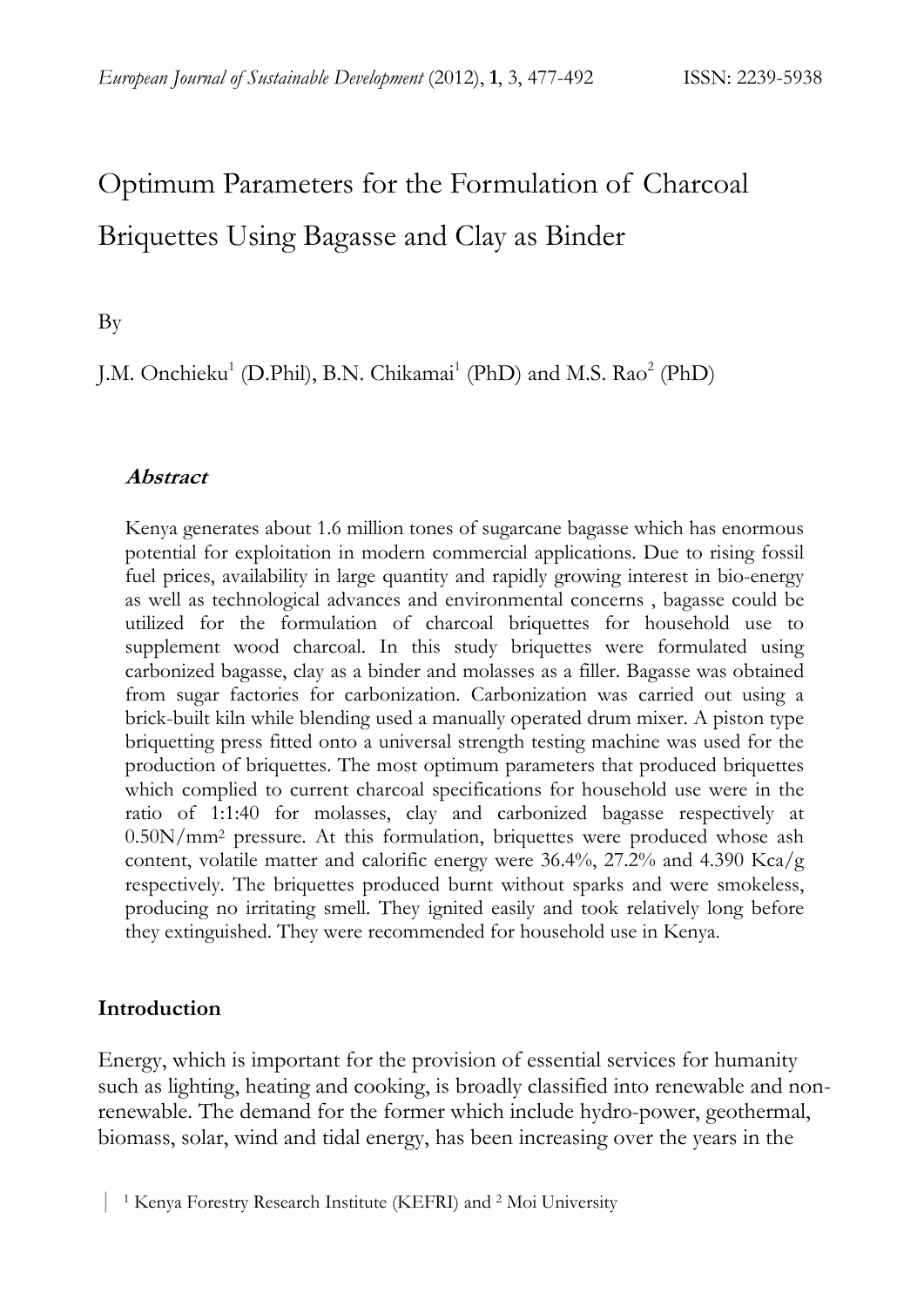developing countries where 1.8 million people in rural and urban centers lack access to commercial energy (UNEP, 2000).

Biomass energy accounts for about 14 % of the total world energy compared to coal (12 %), natural gas (15 %) and electric energy (14 %). In East Africa 84 % of the total energy used by 90 % of the population is derived from biomass sources such as charcoal, firewood, agricultural residues and animal/livestock wastes. Between 1970 and 1994, production and consumption of charcoal doubled and is expected to increase by 5 % up to the year 2010 (WEC, 2003).

In Kenya, biomass energy is cheaper (USD 261 p.a.) than the cost of kerosene (USD 360 p.a.), liquefied petroleum gas (LPG, USD 397 p.a.) and electricity (USD p.a. 747). About 2.4 million tones of charcoal which is equivalent to 120,000 ha of woodland is consumed annually (GOK, 2002). This was at an estimated per capita consumption of 156 Kg and 152 Kg of charcoal in the urban and rural areas respectively. According to the rural and urban household energy survey by Mwichabe (1999), about 40 million GigaJoules (GJ) equivalent of energy was derived from farm residues comprising of vegetative materials from diverse agricultural operations and processes.

At this rate of consumption, the traditional sources of biomass energy which include woodlands and shrublands – 37.6 million ha; farmlands and settlements – 9.5 million ha; indigenous forests – 1.2 million ha; and plantation forests – 0.2 million ha are diminishing at an alarming rate of 10 % per annum without replenishment leading to accelerated desertification and increased soil loss caused by devegetation and desertification.

Because of the foregoing scenario, there is need to introduce alternative and improved bio-energy such as charcoal briquettes produced from agricultural and forest-based residues. Charcoal briquettes are any solid biomass charcoal made by thoroughly mixing powdered charcoal (charcoal fines) produced from any organic material with a binder and/or inorganic additives called fillers (Emrich, 1984).

Kenya, which is basically an agro-based economy with agricultural operations and processes contributing over 80 % of Gross Domestic Product (GDP), generates large quantities of agricultural, agri-industrial residues with limited industrial applications. The potential for the exploitation of these residues is enormous due to (a) rising fossil fuel prices (b) their availability in relatively high abundance (c) their availability at almost zero cost and (d) their contribution to environmental protection and conservation (Massaquoi, 1990).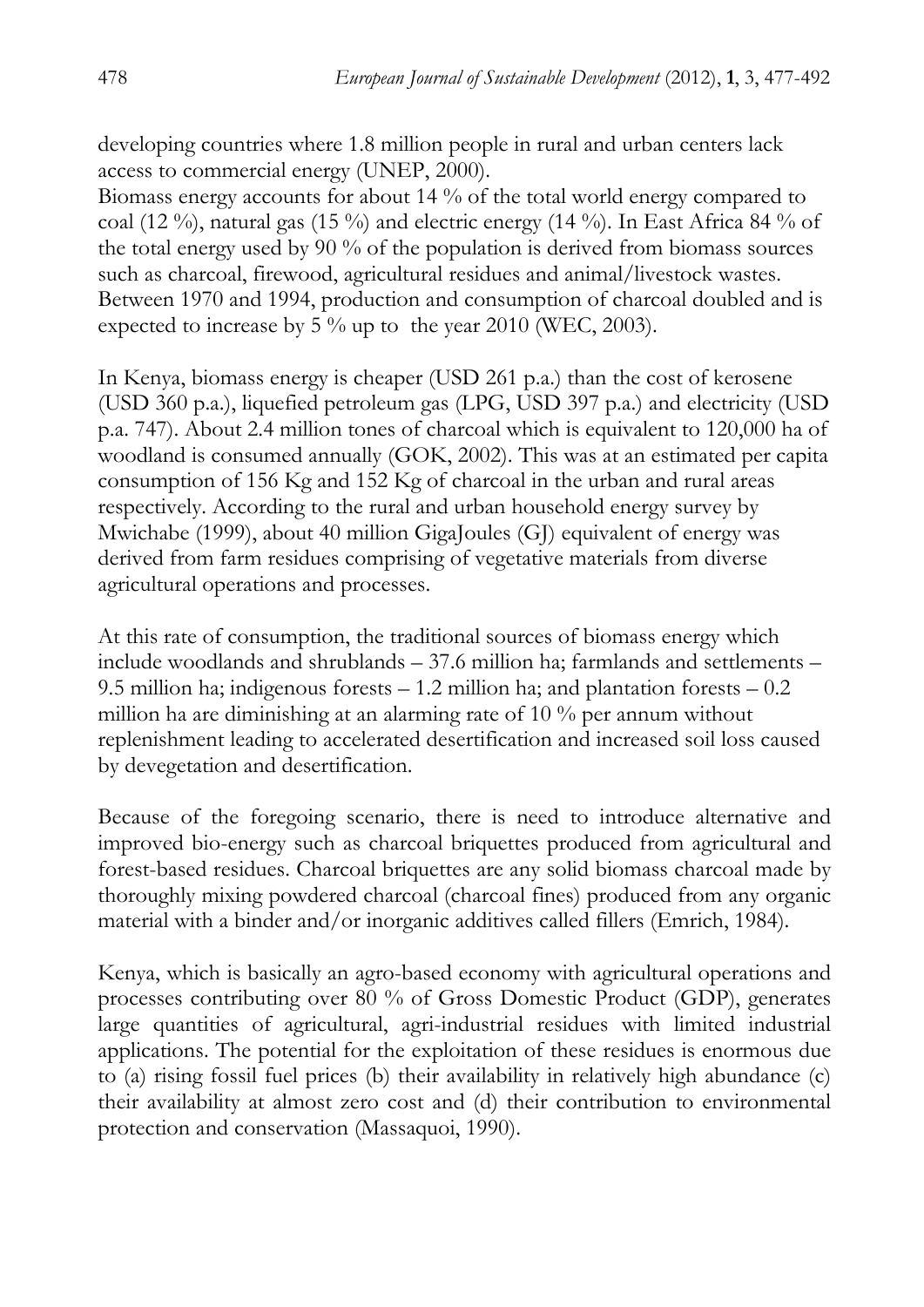Bagasse is one of the most important factory crop residues in the country. It is the fibrous residue obtained as a by-product when sugarcane is crushed in factories used to a limited extent for the generation of electricity and process heat for internal use. The bulk of bagasse from all factories is considered an environmental hazard and a probable source of factory fires. It is usually difficult to decompose so as to be used as composite manure. Its potential for commercial use as a raw material for the formulation of charcoal briquettes is enormous due to the rapidly growing interest in energy derived from biomass residues and also due to local and global environmental concerns and technological advances. Commercial charcoal briquettes would also supplement charcoal produced from natural and plantation forests.

It is estimated that currently about 1.6 million tones of bagasse is generated annually in Kenya although potentially about 2.6 million tones could be generated. Out of this quantity only 25  $\%$  is economically utilized for the generation of process heat for internal use in factory boilers. The factories not only incur huge operational costs in transporting bagasse to dumpsites but the residues also pose many environmental problems and impact negatively on human health and safety (Onchieku *et al*, 2005).

The formulation of charcoal briquettes from bagasse is further justified because of its low or zero value yet concentrated at points of processing; its availability throughout the year with minimal storage problems and at almost bone-dry condition; and its continuous supply for years a head to allow successfully armotization of the plant used for production of the briquettes (FAO, 1995).

The objectives of this study was to determine optimum parameters for the formulation of briquettes using molasses, clay and bagasse, their physico-chemical properties and burning and utilization characteristics of the briquettes for household use.

# **Methods and materials**

In this study sugarcane bagasse was used in formulating charcoal briquettes because of its availability in large quantities and at almost zero-cost, its negative environmental importance and the suitability of its energy parameters for the formulation of briquettes. Samples were obtained from Nzoia, Mumias, Chemelil, Muhoroni and Sony sugar factories. Sampling was systematically carried out such that fresh bagasse samples were collected from various points within the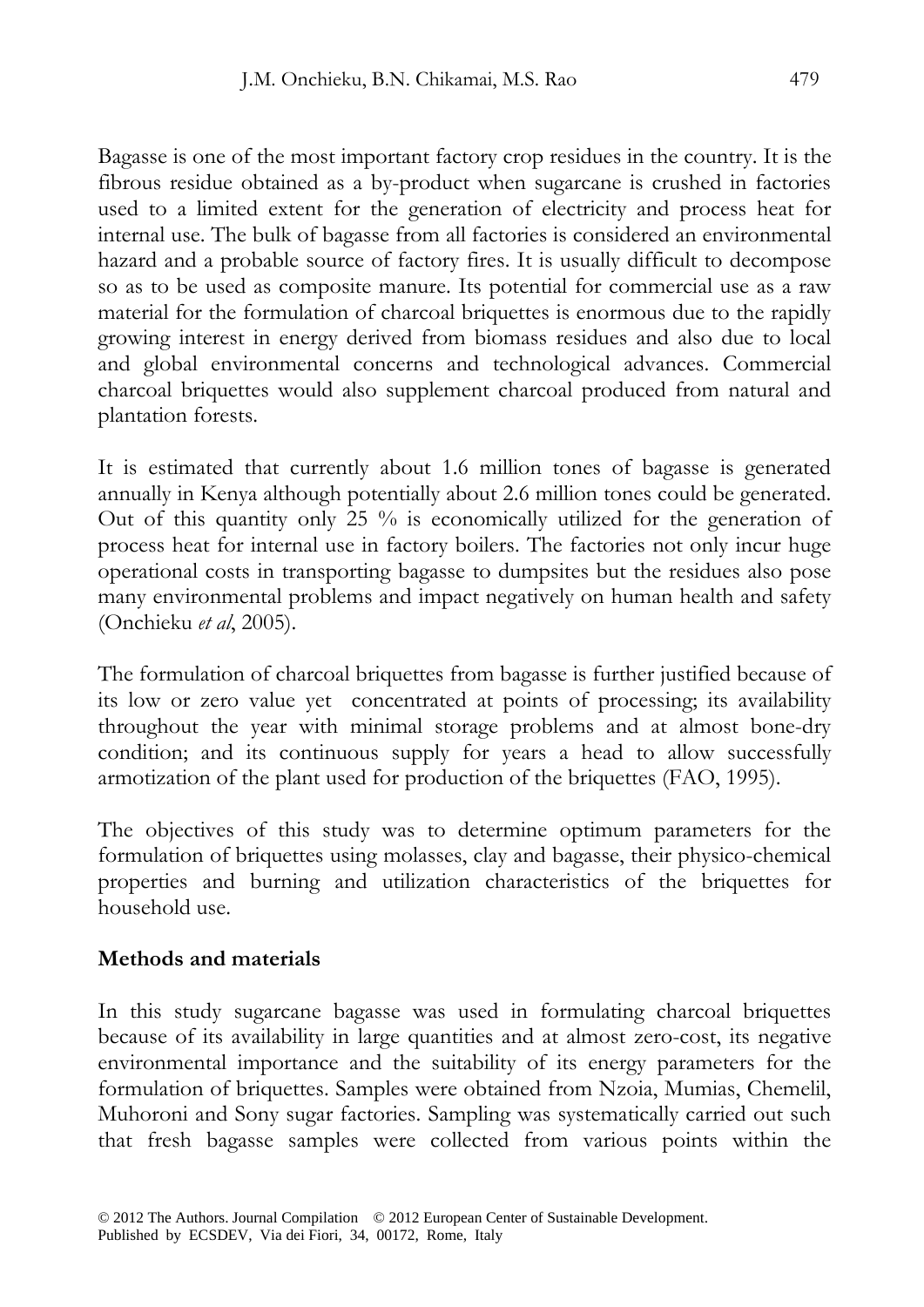dumpsites. They were dried on direct sunlight to reduce moisture content from about 50 % to less than 18 % before being carbonized. This was important in saving on the cost of energy used during carbonisation.

Figure 1 shows a brick-built kiln that was used to carbonise the dry bagasse. The kiln was designed such that bagasse decomposed from its complex state into simpler elements in limited quantities of oxygen into charcoal fines and other byproducts. After carbonisation, the charcoal fines obtained were pulverised into powder form using a machine which was designed and fabricated to operate on the principles of a *posho-mill*. Clay soil that was used as a binder was also pulverised using the same machine. Pulverisation of the carbonized bagasse and clay was necessary to increase the surface area of the components to enable thorough bonding during blending. Clay was obtained from Bokhoria swamp sites near Nzoia township. Molasses that was obtained from Chemelil factory was used as a filler and an ignition enhancer of the briquettes.



Figure 1. Brick-built kiln used for carbonizing bagasse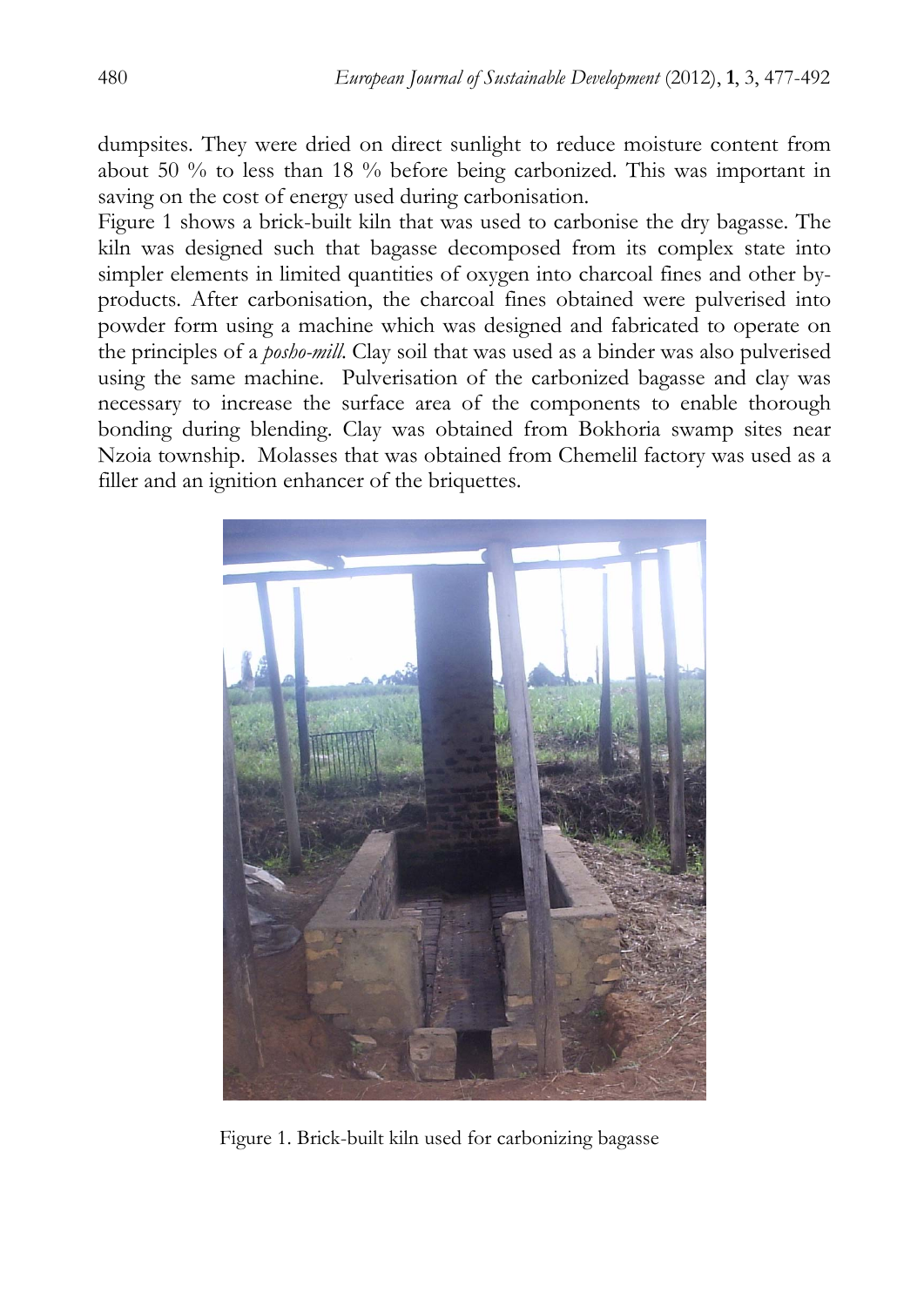Blending of the carbonised bagasse powder with clay and molasses was carried out using a drum mixer operated manually as shown in Figure 2. The blender was designed and fabricated at Kenya Forestry Research Institute (KEFRI) workshop. The blender provided extra retention time to guarantee complete blending of carbonized bagasse with the binder and other additives. Thorough mixing reduces the quantity of binder used considerably. Careful selection of clay as a binder was important since it contributes significantly to the total production cost of the briquettes. Small quantity of water was also sprinkled into the ingredients to provide extra retention medium and guarantee maximum bonding.



Figure2. Manually operated drum mixer for blending carbonized bagasse and clay

Table 1 shows the carbonised bagasse and additives that were formulated using different ratios of carbonized bagasse, clay and molasses and pressure. Briquettes were produced using ratios of 1:2:20 and 1:1:40 for molasses, clay and carbonized bagasse respectively. The ratio of different components were arrived at after several pre-trials and the briquettes produced tested for various parameters and burning characteristics. The pre-trial results indicated that the lower the proportion of clay, the better the performance of the briquettes. A range of 0.25, 0.50, 0.75 and 1.00  $\text{N/mm}^2$  pressure was applied using a piston press. For each trial, a replica of four sample briquettes were produced using a combination of different ratios and pressure.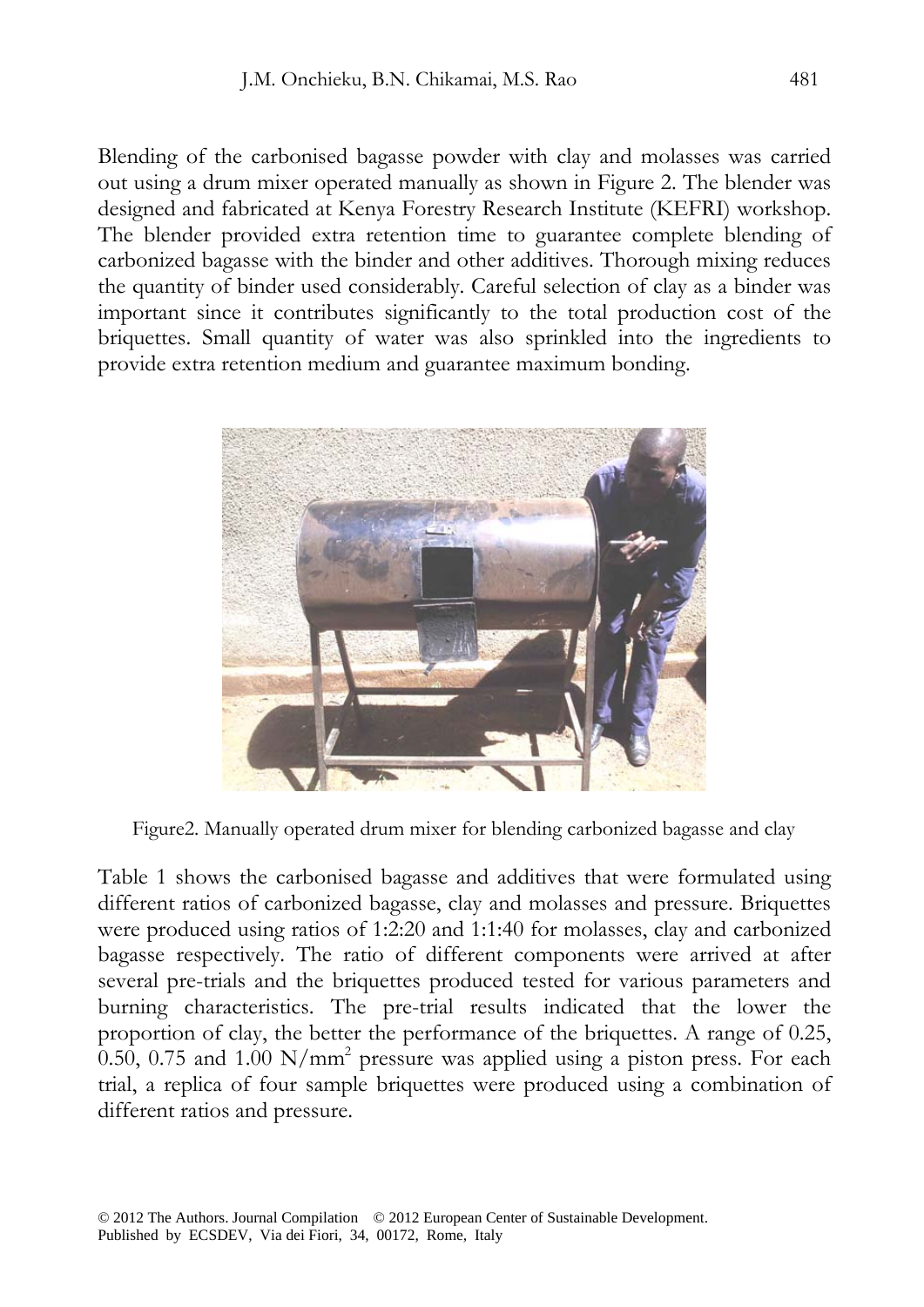| Parameter | <b>Mollasses</b> | Clay           | <b>Carbonised bagasse</b> | Pressure, |
|-----------|------------------|----------------|---------------------------|-----------|
|           |                  |                |                           | $N/mm^2$  |
| Trial 1   | $\mathbf{1}$     | $\overline{2}$ | 20                        | 0.25      |
| Trial 2   | $\mathbf{1}$     | $\mathbf{2}$   | 20                        | 0.50      |
| Trial 3   | $\mathbf{1}$     | $\mathbf{2}$   | $20\,$                    | 0.75      |
| Trial 4   | $\mathbf{1}$     | $\overline{2}$ | 20                        | 1.00      |
| Trial 5   | $\mathbf{1}$     | $\mathbf{1}$   | 40                        | 0.25      |
| Trial 6   | $\mathbf{1}$     | $\mathbf{1}$   | 40                        | 0.50      |
| Trial 7   | $\mathbf{1}$     | $\mathbf{1}$   | 40                        | 0.75      |
| Trial 8   | $\mathbf{1}$     | $\mathbf{1}$   | 40                        | 1.00      |
|           |                  |                |                           |           |

**Table 1.** Ratio of ingredients and pressure used in making briquettes

The thoroughly blended components in various ratios were compressed into cylindrical briquettes measuring 14 mm diameter and lengths not exceeding 150 mm. The pressing was carried out using a universal strength testing machine with 500 KN capacity at various pressures and loading rates.

The cross-head of the universal machine was fitted with a piston briquetting press that was designed and fabricated at KEFRI workshop. The briquetting press had four struts each with cross-sectional area of about  $1200$  mm<sup>2</sup> that fitted very closely with metal tubes containing the components making the briquettes. The briquetting press was useful because it permits solidifying of the mixture which was achieved by raising pressure.

The trial briquettes produced were kept in stationery drying chambers and dried on direct sunlight to about 18 % moisture content. They were tested in accordance to SABS (2000) for ash content, volatile matter and calorific energy value to evaluate their suitability for household use.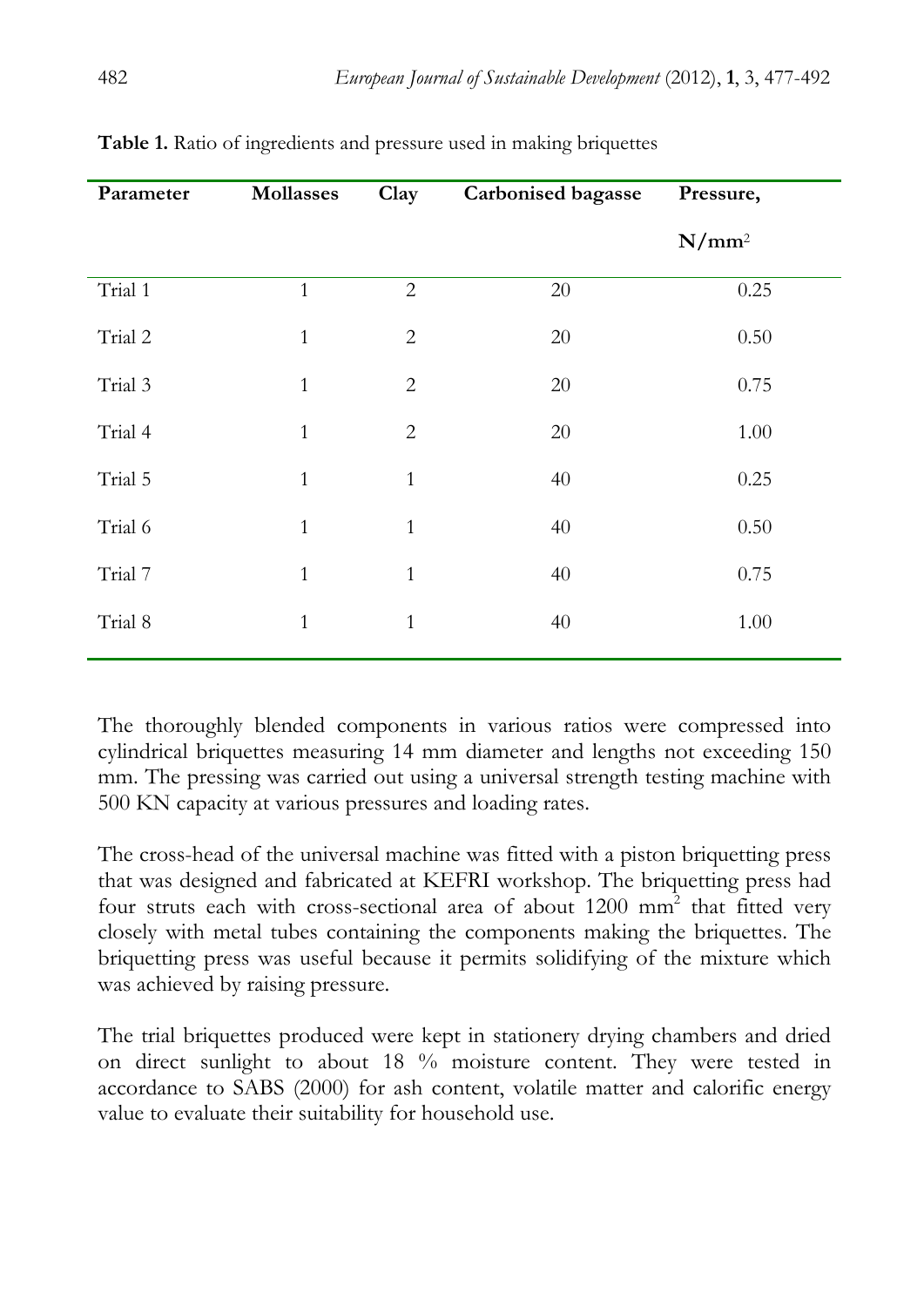The briquettes were also tested for their burning characteristics using an improved *"jiko"* (stove) and 2 kg of the charcoal. The charcoal briquettes were used to heat 2000 mls of water to boiling point within which, the time taken to light the charcoal, the water to boil and the charcoal to extinguish was recorded. Observations were also made on the level of smokeness, sparking, odour and the type of flame. A comparison was made between charcoal briquettes, *Kahawa coal* which are briquettes produced using coffee husks and charcoal carbonized using mature *Eucalyptus grandis*. Kahawa coal was used because it is produced using agricultural residues while Eucalyptus grandis was used because its physicochemical properties, burning and utilization characteristics are much better for household use.

#### **Results and discussion Formulation of charcoal briquettes**

The components that were used for the formulation of briquettes were bagasse, clay and molasses. During carbonization of bagasse, it was found that 5 bags of raw bagasse was used to produce 1 bag of carbonised bagasse. This implied that if one ton of charcoal briquettes are produced, five tones of raw bagasse have to be used. With Kenya generating about 1.6 million tones of bagasse annually, this means that about 288,000 tones of charcoal briquettes could be produced annually based on a ratio of 5 : 1 raw bagasse to carbonized bagasse and assuming that 90 % was utilized annually. This is about 8.3 million bags, each weighing 35 kg, of charcoal briquettes produced annually from carbonized bagasse. Since Kenya uses about 2.4 million tones annually of charcoal produced from forest-based sources, charcoal briquettes from bagasse would reduce pressure on deforestation and enhance environmental protection and conservation.

#### **Physical properties of bagasse and clay formulated briquettes**

Figure 3 and Table 2 give average weight, length and computed bulk density of various briquettes produced using a series of formulations of molasses, clay and carbonized bagasse at varying pressures. The cross-sectional area of the briquettes was constant at 154 mm<sup>2</sup> on a cylindrical base measuring 14 mm diameter. For the two formulations of  $1: 2: 20$  and  $1: 1: 40$ , the briquette lengths decreased with increasing pressure. The minimum and maximum lengths were 110.9 mm and 120.7 mm for the 1 : 2 : 20 formulation and 118.7 mm and 127.7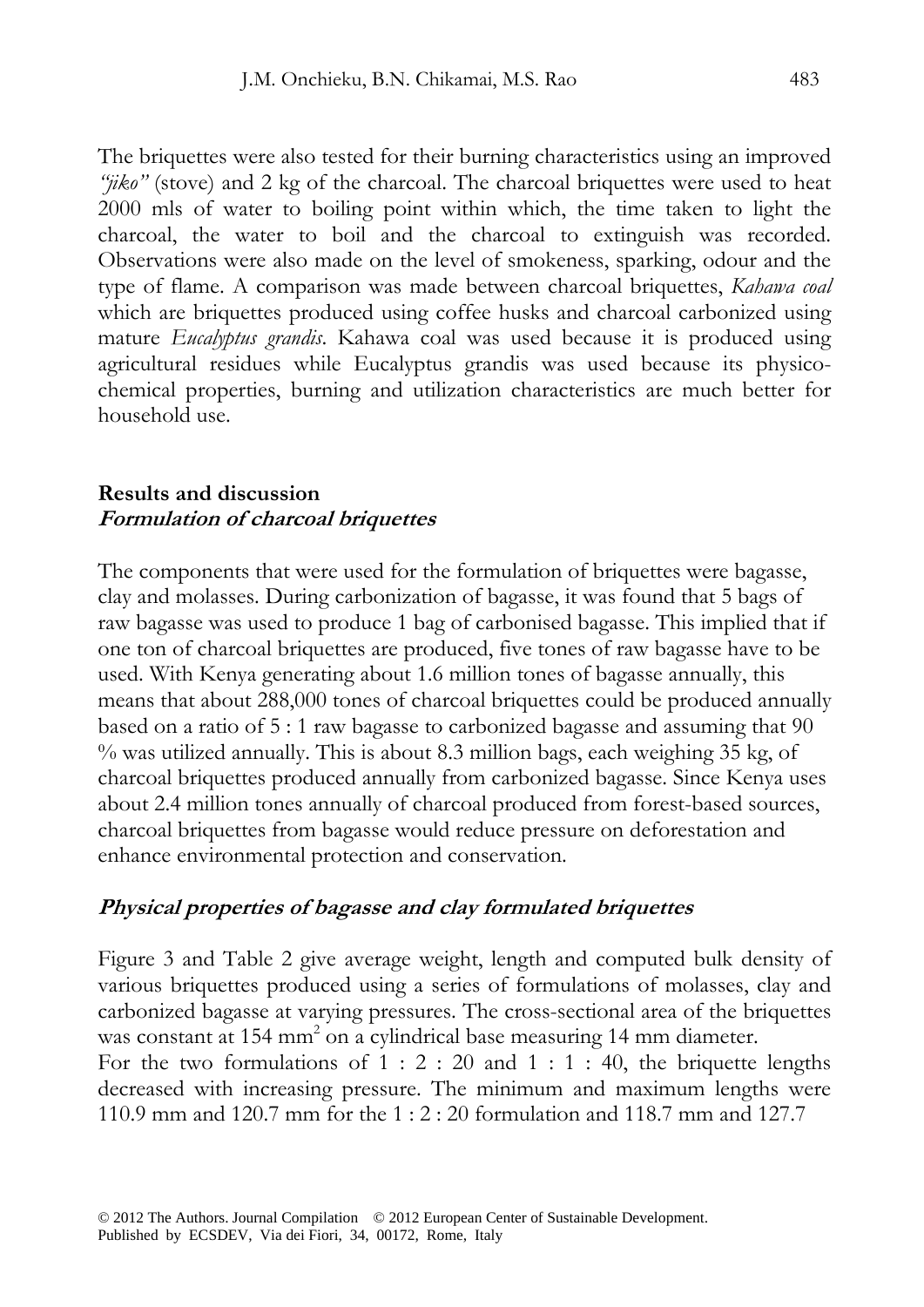

Figure 3. Various briquettes produced using different ratios and pressures

mm for the 1 : 1 : 40 formulation respectively. The average briquette weight were generally higher for the 1: 2: 20 formulation which ranged between 100.4 g and 120.7 g than for the 1 : 1 : 40 formulation which ranged between 87.7 g and 94.7 g. This was probably due to higher proportion of clay in the former than in the latter.

It was also found that the minimum and maximum bulk density for the 1 : 2 : 20 formulation was  $0.018$  g/mm<sup>2</sup> and  $0.022$  g/mm<sup>2</sup> respectively while it was  $0.017$  $g/mm^2$  for the 1 : 1 : 40 formulation of molasses, clay and carbonized bagasse. There was evident variation in bulk density between formulations which was attributed the varying proportions of clay.

| Molasses: clay: carbonized bagasse | Pressure, | Length, | Weight, g | <b>Bulk</b><br>density, |
|------------------------------------|-----------|---------|-----------|-------------------------|
| formulation                        | $N/mm^2$  | mm      |           | $g/mm^2$                |
| 1:2:20                             | 0.25      | 120.0   | 113.5     | 0.022                   |
|                                    | 0.50      | 120.7   | 116.0     | 0.022                   |
|                                    | 0.75      | 120.1   | 95.0      | 0.018                   |
|                                    | 1.00      | 110.9   | 100.4     | 0.021                   |
| 1:1:40                             | 0.25      | 127.7   | 93.8      | 0.017                   |
|                                    | 0.50      | 126.3   | 94.7      | 0.017                   |
|                                    | 0.75      | 118.7   | 87.7      | 0.017                   |
|                                    | 1.00      | 117.8   | 93.5      | 0.017                   |

**Table 2.** Physical properties of the formulated briquettes

# **Physico-chemical properties of charcoal briquettes**

The average moisture content, volatile matter content, ash content and calorific energy of charcoal briquettes for various formulations of molasses, clay and carbonized bagasse are presented in Table 3. The properties of clay that was used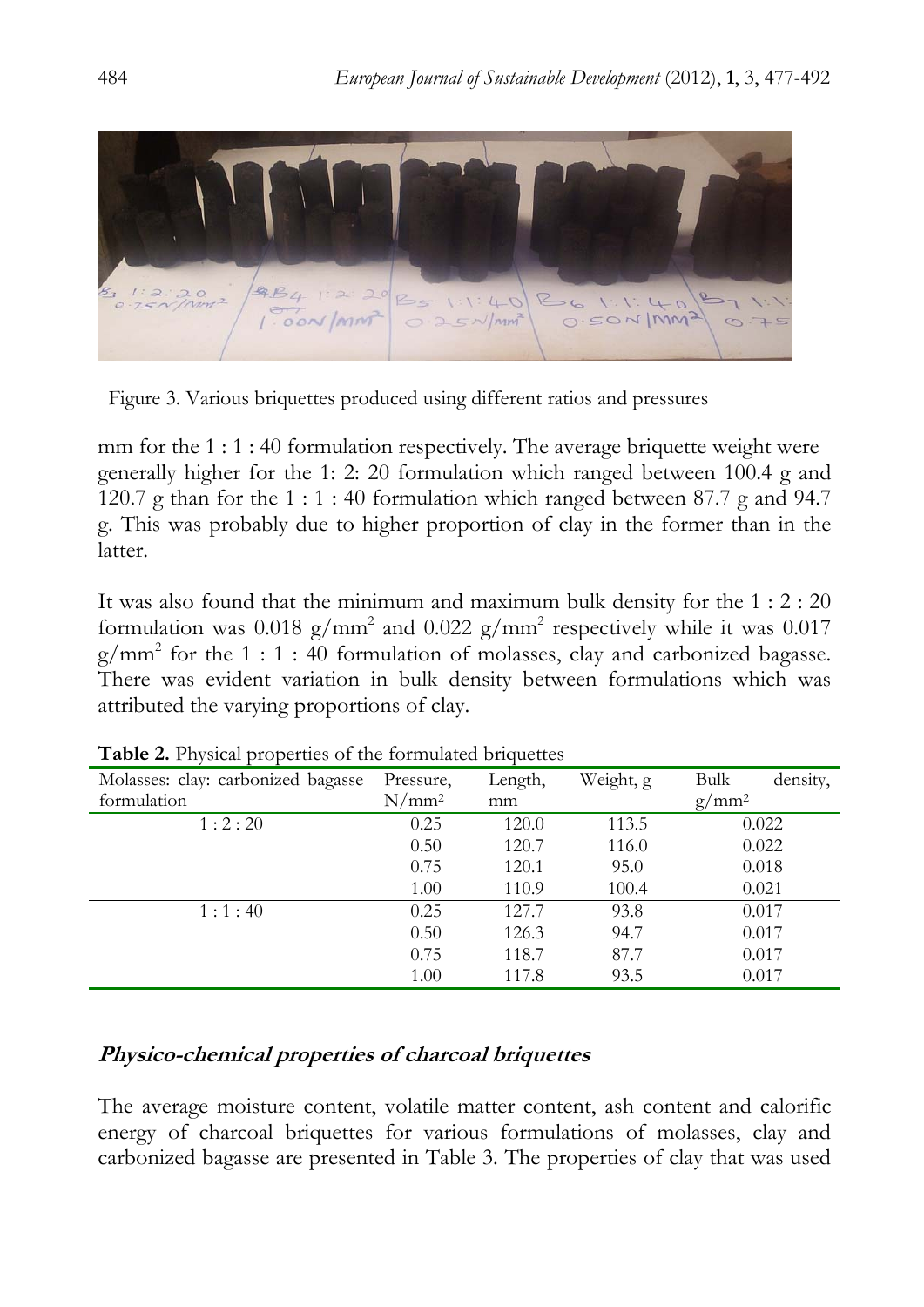as a binder and those of wood charcoal produced using *E. grandis* and *Kahawa coal* are also given. Kahawa coal are briquettes produced by Kenya Planters Cooperative Union using coffee husks. They are currently in the market although in quantities that does not meet the demand.

| Ratio of molasses: | Pressure, |               | Physico-chemical properties, | Calorific energy, |       |        |
|--------------------|-----------|---------------|------------------------------|-------------------|-------|--------|
| clay: Bagasse      | N/mm2     | $\frac{0}{0}$ |                              |                   |       | Kcal/g |
|                    |           | M.C.          | A.C.                         | V.M.              | F.C.C |        |
| 1: 2: 20           | 0.25      | 4.1           | 51.3                         | 23.0              | 25.7  | 2.684  |
|                    | 0.50      | 4.1           | 51.6                         | 22.5              | 25.9  | 3.093  |
|                    | 0.75      | 4.5           | 47.0                         | 24.0              | 29.0  | 3.338  |
|                    | 1.00      | 4.7           | 46.5                         | 25.5              | 28.0  | 3.420. |
| 1:1:40             | 0.25      | 4.3           | 40.1                         | 23.5              | 36.4  | 4.105  |
|                    | 0.50      | 4.1           | 36.4                         | 27.2              | 36.4  | 4.390  |
|                    | 0.75      | 4.1           | 40.4                         | 23.9              | 36.1  | 4.053  |
|                    | 1.00      | 5.5           | 40.3                         | 24.6              | 35.1  | 4.028  |
| Clav               |           | 2.8           | 90.1                         | 5.7               | 4.2   | 0.619  |
| Wood charcoal      |           | 5.39          | 1.85                         | 24.8              | 73.3  | 4.986  |
| Kahawa coal        |           | 9.5           | 14.4                         | 23.5              | 62.5  | 3.533  |

**Table 3.** Average physico-chemical and energy properties of charcoal briquettes

*M.C.- Moisture content; A.C.- Ash content; V.M. – Volatile matter; F.C.C. – Fixed carbon content* 

#### **Moisture content of charcoal briquettes**

The average moisture content of the briquettes was  $4.7\%$  for the  $1:2:20$ formulation while it was  $4.2\%$  for the  $1:1:40$  formulation with minimum and maximum moisture content of 4.1 % and 4.7 % respectively. Physico-chemical properties of clay that was used as a binder in the formulation of bagasse briquettes, those of wood charcoal and *Kahawa coal* were 2.8 %, 5.4 and 9.5 % respectively at moisture content of less than 10 %. Their corresponding calorific energy values were 0.619 Kcal/g, 4.986 Kcal/g and 3.533 Kcal/g.

At 18 % moisture content and below, a material does not contain *free water* but water that is chemically bonded with a material, *bound water.* This means that so long as a material contains moisture content of less than 18 %, most of its physico-chemical properties would not be influenced by moisture content. However, it was important to analyse the various properties of charcoal briquettes at almost similar moisture content levels. The SABS (2000) recommends charcoal briquettes for household use to be analysed for these properties at moisture content not exceeding 10 %.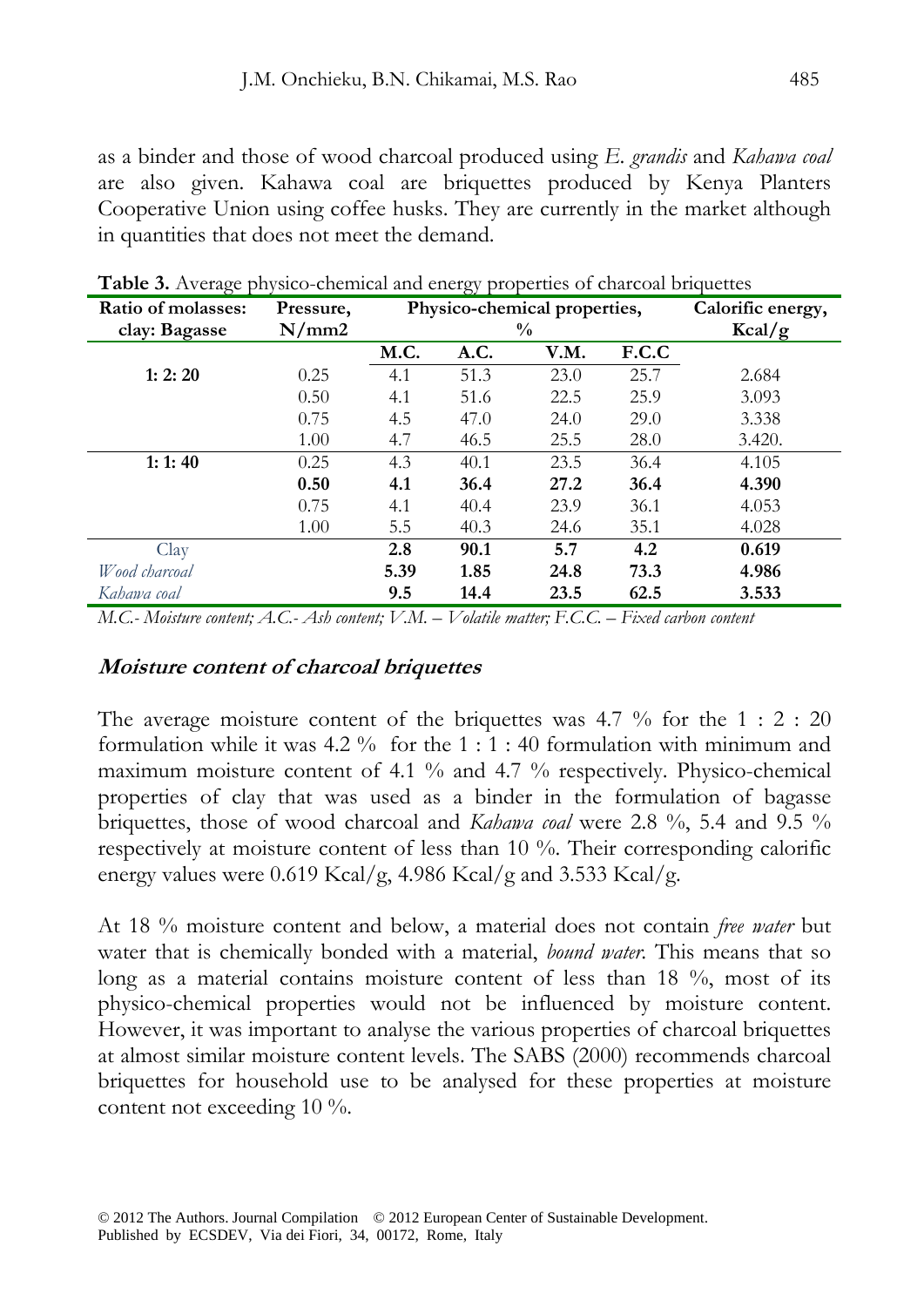#### **Volatile matter of charcoal briquettes**

The average volatile matter of briquettes produced using the 1 : 2 : 20 formulation for molasses : clay : carbonized bagasse was 23.7 % with a minimum of 22.5 % at 0.50 N/mm<sup>2</sup> pressure and a maximum of 25.5 % at 1.00 N/mm<sup>2</sup> pressure. The average volatile matter of the briquettes produced using the 1 : 1 : 40 formulation was slightly higher at 24.1 %. This was because the amount of carbonized bagasse was higher in the 1 : 1 : 40 formulation than in the 1 : 2 : 20 formulation. The minimum and maximum volatile matter content for this formulation was 23.5 % and 25.8 % respectively. This compared very well with that of wood charcoal which was 24.8 % and Kahawa coal which was 23.5 %. The proportion of volatile matter conformed with the quantity recommended by SABS (2000) which should not exceed 27 %.

It was found that the variation within average values of the briquettes produced using the same formulation with different pressures was not high. However, there was wide variation in average values of charcoal briquettes and clay. The average volatile matter due to clay was only 5.7 % while that of charcoal ranged between a minimum of 22.5 % and a maximum of 27.2 %. The minimal proportion of volatile matter in clay was expected because it is known to contain insignificant quantity of organic matter but predominantly inorganic particles. High proportion of volatile matter was attributed to the high proportion of organic matter in the material.

# **Ash content of charcoal briquettes**

The average minimum and maximum ash content for the briquettes produced using  $1:2:20$  formulation was 46.5 % and 51.6 % respectively and 36.4 % and 40.4 % respectively for the 1 : 1 : 40 formulation of molasses, clay and carbonized bagasse respectively. Clay was found to have very high proportion of ash content of  $90.1\%$ .

The proportion of ash content was higher at all pressures for the 1 : 2 : 20 formulation than for the 1 : 1 : 40 formulation. This was because the former formulation contained high quantity of clay than the latter formulation. Briquettes produced with a formulation containing less clay released less ash content thus improving the quality of the briquettes.

Wood charcoal had very low ash content of 1.9 % compared to that of *Kahawa coal* (14.4%) and *bagasse coal* (36.4%). It is advantageous when charcoal has a lower percentage of ash content since it saves on handling and disposal costs after the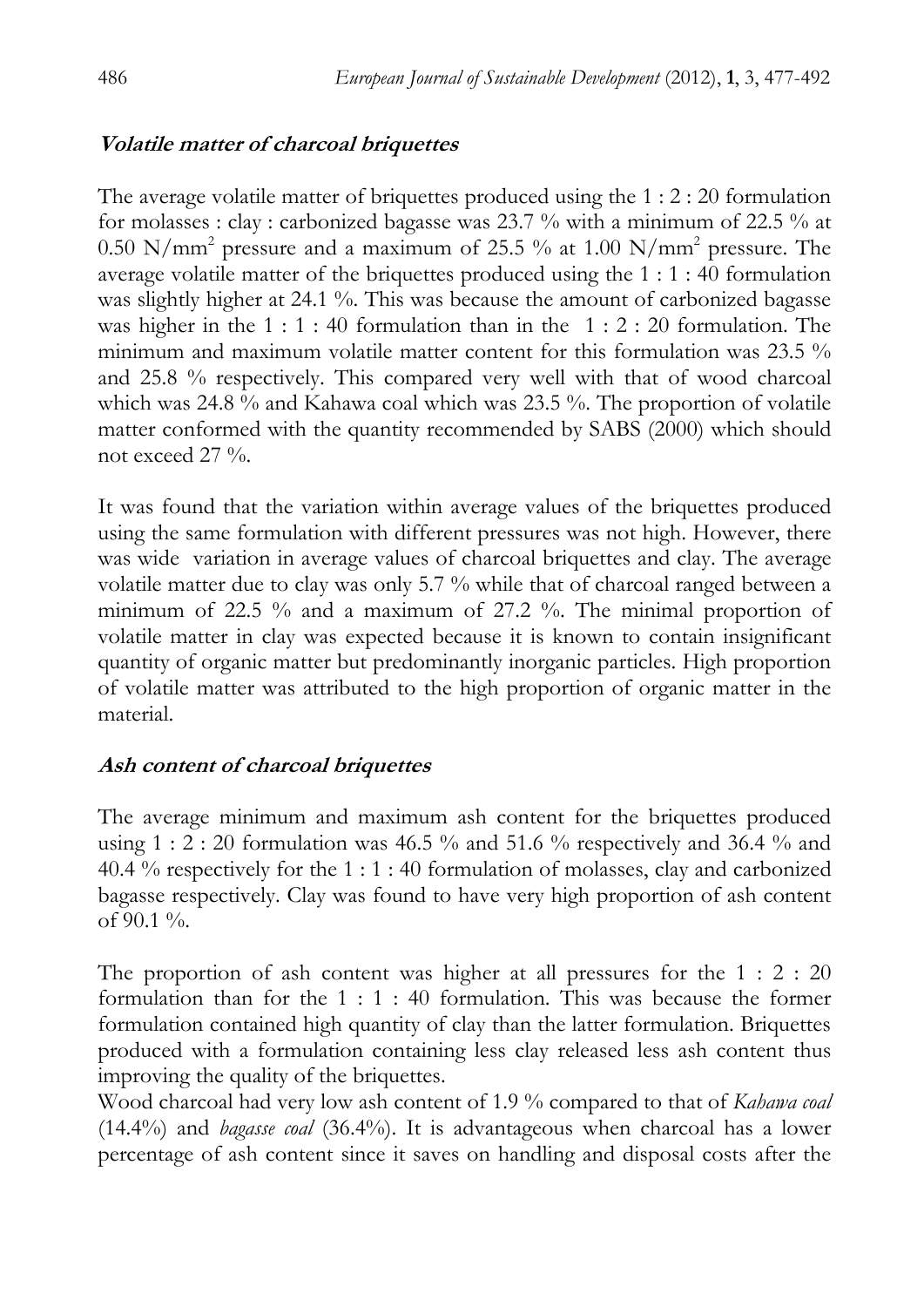charcoal has been used for various economic purposes which is an advantage in terms of handling after use of the charcoal.

# **Fixed carbon content of the briquettes**

The fixed carbon content of the briquettes produced followed closely the same pattern for the two formulations. It was higher for the 1 : 1 : 40 formulation with the minimum and maximum being 35.7 % and 37.8 % respectively. For the 1 : 2 : 20 formulation the minimum and maximum fixed carbon content of the briquettes was 25.7 % and 29.0 % respectively. The fixed carbon content of the wood charcoal was significantly high at 73.3 % which was more than twice that of the briquettes while that of Kahawa coal was also fairly high at 62.5 %.

Clay had very low fixed content of 7.1 % making it tend to prolong cooking time by its low heat release (*bake-oven effect*). It also reduced the calorific energy of the briquettes by causing what is called *fuel-saving effect.* The higher the fixed carbon content the better the charcoal produced because the corresponding calorific energy is usually high (FAO, 1995).

# **Calorific energy of charcoal briquettes**

 The calorific energy of the briquettes, which is heat of combustion and a strong indicator of the superiority of a biofuel, ranged between a minimum of 2.684 Kcal/g and a maximum of 3.420 Kcal/g for the  $1:2:20$  formulation. Their corresponding values for the 1 :1 : 40 formulation was  $4.053$  Kcal/g and  $4.390$ Kcal/g. In each of the formulations, briquettes piston-presed at a pressure of 0.50 N/mm<sup>2</sup> had the highest calorific energy. Wood charcoal had the highest calorific energy of 4.986 Kcal/g while that of Kahawa coal was only 3.533 Kcal/g. Due to its relatively high bulk density, Kahawa coal was expected to generate higher heat of combustion which was not the case.

The contribution of clay towards generation of heat of combustion was appreciable, with calorific energy of 0.619 Kcal/g. This was reflected in the differences in calorific energy values of bagasse as a biomass residue and that of charcoal briquettes formulated from carbonized bagasse and clay. While the calorific energy of the former is 5.04 Kcal/g, it was only 4.390 Kcal/g at its best for the latter. This conformed with its low heat release characteristic in the process reducing the calorific energy of the briquettes.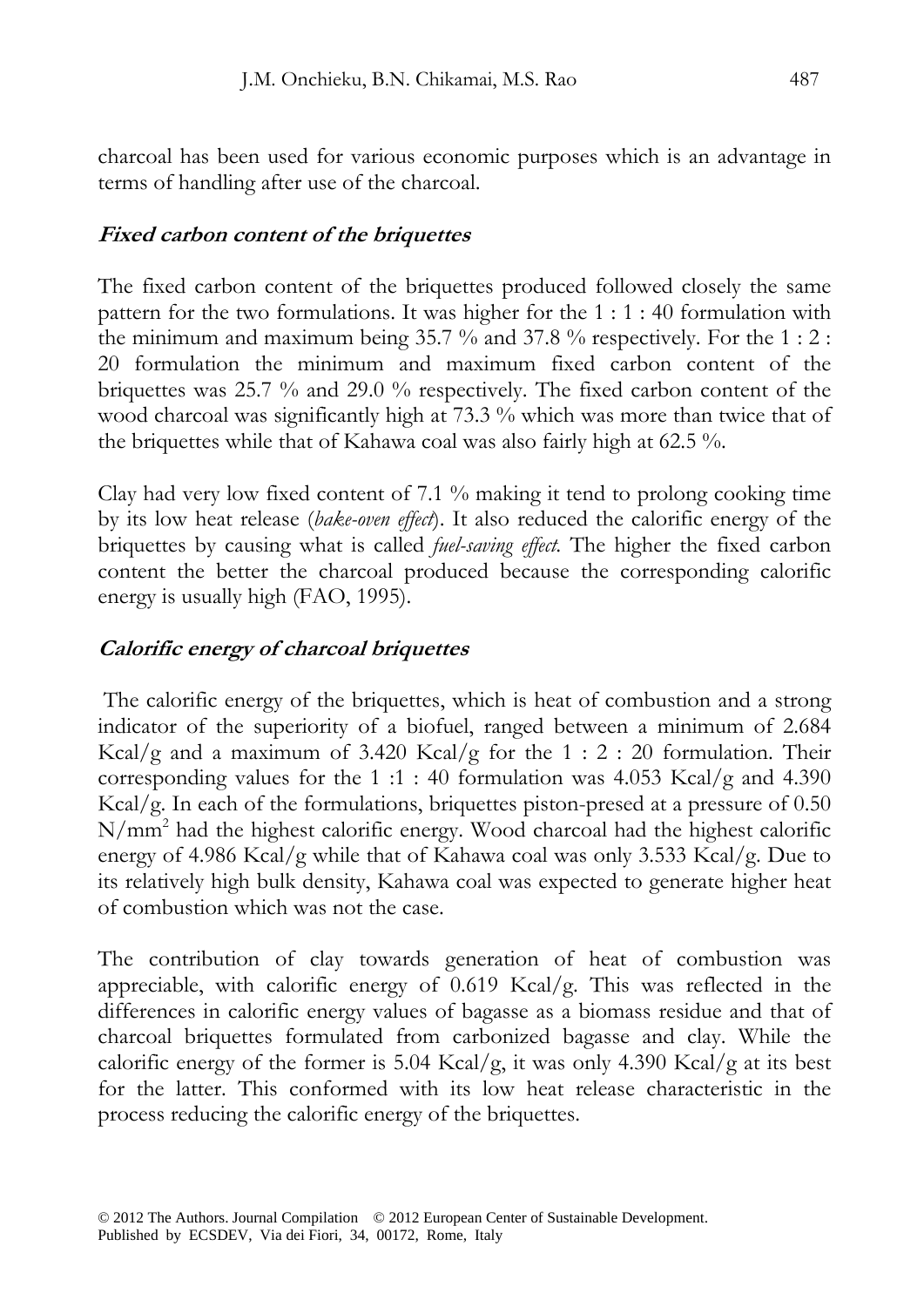The charcoal briquettes produced with the 1 : 1 : 40 formulation of molasses, clay and carbonized bagasse was found to have higher calorific energy values at all pressure levels than those produced with the 1 : 2 : 20 formulation. This was attributed to the use of less clay in the  $1:1:40$  formulation than in the  $1:2:20$ formulation. Overall, the *bake-oven effect* and the *fuel-saving effect* of clay contributed towards the suitability of charcoal briquettes for household use, particularly house warming and for cooking food (FAO, 1995).

# **Burning and utilization characteristics of charcoal**

Table 4 shows the burning characteristics of charcoal produced using carbonized bagasse and that produced from mature *E. grandis* and Kahawa coal. The characteristics reported include the time taken for the charcoal to light (ignite), the time it took the ignited charcoal to raise the temperature of water to boiling point and the time it took for the charcoal to extinguish. Other properties determined were the sparking intensity of the charcoal, its level of odour and smokeness, the flame intensity and the proportion of ash when the charcoal had extinguished.

| Charcoal                 | ◯             |             |        | Weight                         |                                 |
|--------------------------|---------------|-------------|--------|--------------------------------|---------------------------------|
| briquettes               | Time taken to |             | of ash |                                |                                 |
|                          | (minutes)     |             | (g)    | <b>Burning characteristics</b> |                                 |
|                          | Light/        | <b>Boil</b> | Extin- |                                |                                 |
|                          | ignite        |             | guish  |                                |                                 |
| B1 $(1:2:20)$ at         |               |             |        |                                | Not smoky                       |
| $0.25$ N/mm <sup>2</sup> | 15.20         | 18.19       | 25.50  | 420.73                         | Burns with a blue glowing flame |
| B2 $(1:2:20)$ at         | 8.45          | 10.03       | 49.11  | 518.67                         | No sparks produced              |
| $0.50$ N/mm <sup>2</sup> |               |             |        |                                | No irritating smell released    |
| B3 $(1:2:20)$ at         | 8.35          | 9.59        | 45.22  | 434.75                         | Ash remains intact on cooling   |
| $0.75$ N/mm <sup>2</sup> |               |             |        |                                |                                 |

Table 4. Burning and utilization characteristics of charcoal briquettes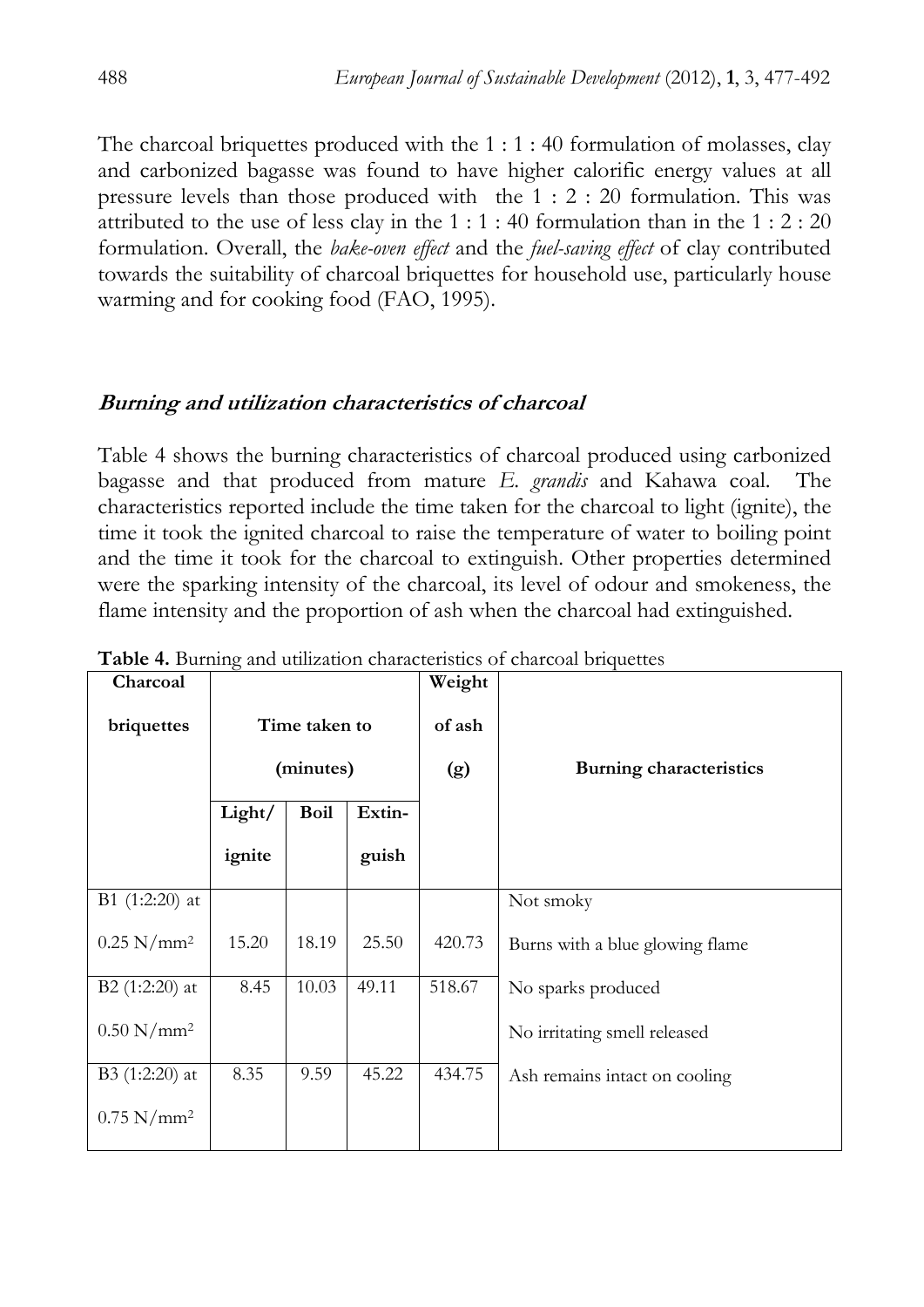| B4 (1:2:20) at           | 6.40 | 10.24 | 49.40 | 421.61 | Releases sweet smell                       |
|--------------------------|------|-------|-------|--------|--------------------------------------------|
| $1.00 \text{ N/mm}^2$    |      |       |       |        |                                            |
| B1 (1:1:40) at           | 4.40 | 10.07 | 61.09 | 351.27 | Not smoky                                  |
| $0.25$ N/mm <sup>2</sup> |      |       |       |        | Burns with a blue glowing flame            |
| B2 (1:1:40) at           | 6.30 | 9.57  | 58.30 | 349.87 | No sparks produced                         |
| $0.50$ N/mm <sup>2</sup> |      |       |       |        | No irritating smell released               |
| B3 (1:1:40) at           | 5.23 | 11.23 | 63.55 | 383.19 | Ash remains intact on cooling              |
| $0.75$ N/mm <sup>2</sup> |      |       |       |        | Releases sweet smell                       |
| B4 (1:1:40) at           | 7.35 | 9.50  | 44.28 | 312.77 |                                            |
| $1.00 \text{ N/mm}^2$    |      |       |       |        |                                            |
|                          |      |       |       |        | Eucalyptus grandis charcoal                |
| $EG-C1$                  | 4.12 | 7.52  | 50.14 | 62.47  | Not smoky                                  |
| $EG-C2$                  | 4.30 | 8.30  | 56.18 | 86.63  | Burns with orange glowing flame            |
| EG-C3                    | 5.50 | 11.20 | 52.02 | 60.89  | Sparks produced                            |
| $EG-C4$                  | 5.05 | 10.29 | 49.07 | 63.61  | No irritating smell produced               |
| EG-C5                    | 3.30 | 9.38  | 54.31 | 49.84  | Ash was loose on cooling                   |
| EG-C6                    | 4.41 | 6.30  | 51.30 | 45.26  |                                            |
| Kahawa coal              |      |       |       |        |                                            |
| $KC-1$                   |      |       |       |        | Very smoky                                 |
| $KC-2$                   |      |       |       |        | No sparks produced                         |
| $KC-3$                   |      |       |       |        | Very pungent and irritating smell produced |
|                          |      |       |       |        | Ash not loose on cooling                   |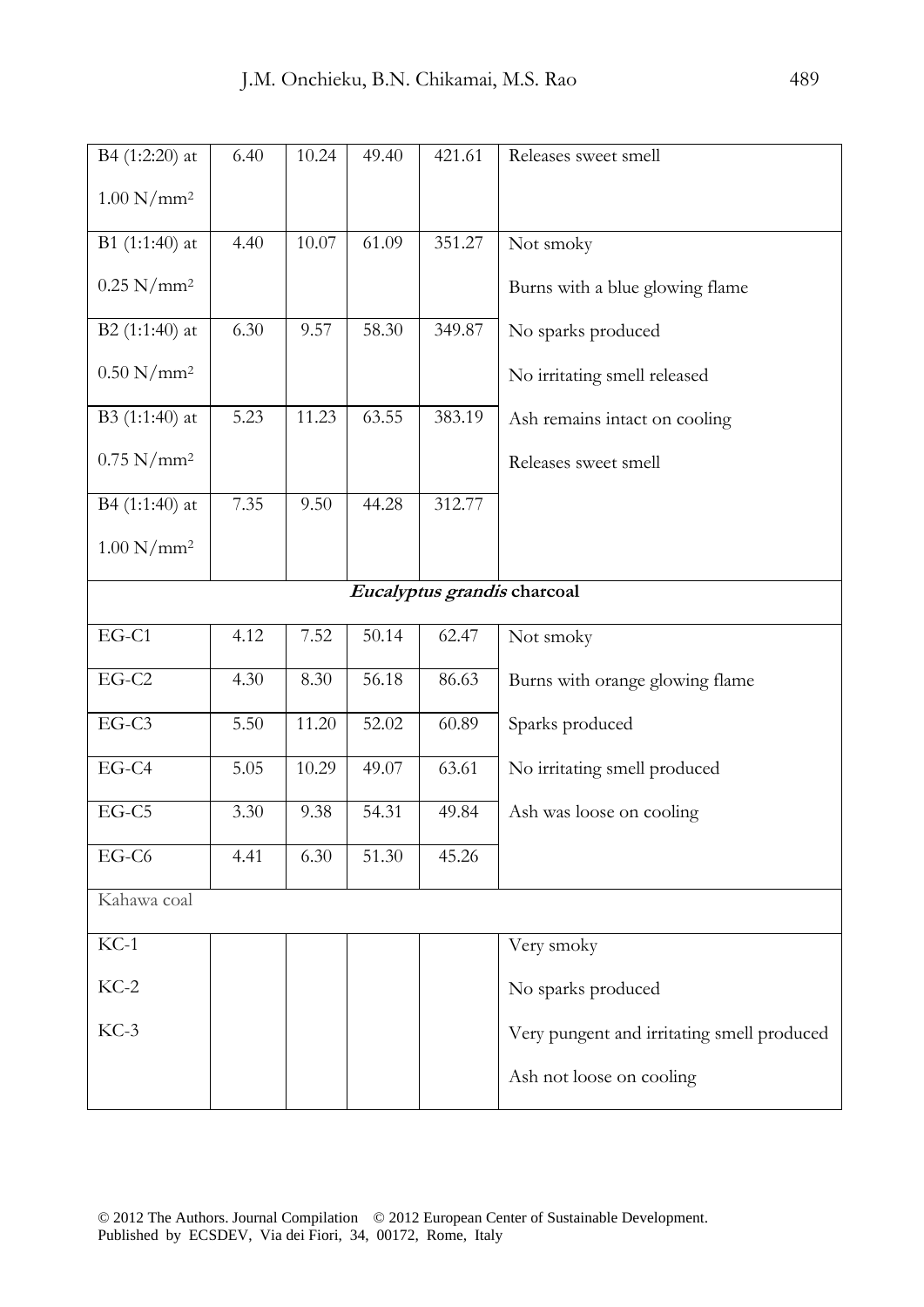The duration it took for the charcoal briquettes to ignite varied significantly within the formulation 1 : 2 : 20 at different pressures. The duration ranged between a minimum of about 7 minutes and a maximum of 15 minutes to light for the 1.00  $N/mm^2$  and 0.25  $N/mm^2$  respectively. However, there was no clear trend of the duration of burning with either increasing or decreasing pressure. This was an indication that pressure had minimal influence on the duration of lighting the briquettes. At low pressure the material voids are expected to be more pronounced than at higher pressure, making mobility or conduction of heat from one particle to another low.

The minimum and maximum the briquettes took to ignite was 4.40 minutes and 7.35 minutes respectively for the 1 : 1 : 40 formulation. In almost all cases, it took less time for the briquettes produced using the 1 : 1 : 40 formulation to light than those produced using 1 : 2 : 20 formulation. This was an indication that the duration of lighting was influenced by the proportion of clay in the briquettes. The more the amount of clay the longer it took to light the charcoal briquettes. This was because clay tends to make the briquettes stiff and heavy and prevents movement of air within a material (World Encyclopedia, 2001).

Wood charcoal made from *E. grandis* was found to take the least duration during lighting. The minimum and maximum duration it took was 3 minutes and 5 minutes respectively. This made wood charcoal relatively better than briquettes when considered on the basis of lighting characteristics.

The duration it took for the 2000 ml of water to boil was about 10 minutes for the briquettes except for samples of briquettes made from the 1 : 2 : 20 formulation at  $0.25$  N/mm<sup>2</sup> which took 18 minutes. This was the same case with wood charcoal which raised the water temperature to boiling point within a range of between 6 minutes and 11 minutes.

It took an average of 60 minutes for the briquettes with 1: 1: 40 formulation to extinguish while it took almost 50 minutes with the 1 : 2 : 20 formulation and the wood charcoal to extinguish. It was deduced that the higher the amount of clay used in briquettes as a binder the faster the charcoal briquettes extinguished, which was a disadvantage for the superiority of the briquettes. It was quite unexpected that wood charcoal would take almost the same amount of time as the briquettes of the 1: 1: 40 formulation to extinguish.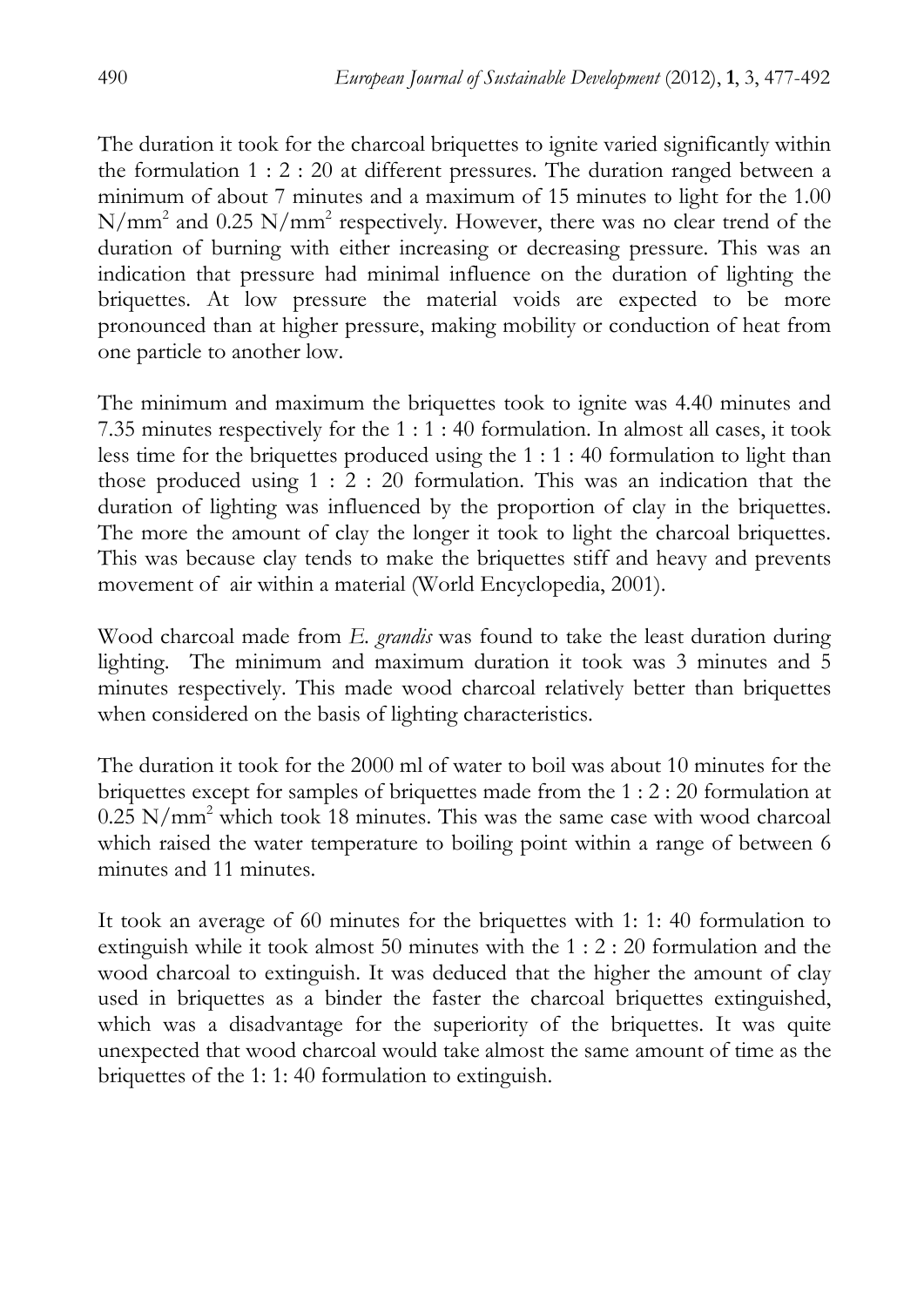#### **Other burning properties of charcoal**

 Wood charcoal and briquettes made from the two formulations were not smoky, neither did they release any irritating smell unlike Kahawa coal which was very smoky and released highly pungent odour. This was because of maximum carbonization during which time all the volatile matter was released. However, the bagasse briquettes released some sweet aroma when cooling which was attributed to molasses; a by-product of sugar-cane refining process containing between 40 – 50 % sugar. But kahawa coal produced highly pungent and irritating smell, making it unsuitable for household use due to its propensity to cause indoor pollution.

The charcoal briquettes burnt with a blue glowing flame without sparks unlike wood charcoal which burnt with an orange glowing flame producing sparks. Charcoal which sparks a lot is not highly preferred for household use since the sparks are hazardous to human beings, especially to exposed delicate human organs like the eyes.

There was substantial amount of ash in the briquettes which was compact after they extinguished. The amount of ash was higher in all samples for the 1 : 2 : 20 formulation than for the 1 : 1 : 40 formulation due to higher proportion of clay used in the former than in the latter. It would be an advantage to reduce the quantity of clay used as long as the rest of the physico-chemical properties of the briquette were enhanced. The amount of ash in wood charcoal was loose after it extinguished.

#### **Acknowledgements**

We are highly indebted to the management of Kenya Forestry Research Institute (KEFRI) who financially supported this study through its Farm Forestry Programme. We are also gratify to the management of all the sugar factories in Western Kenya for there co-operation during data collection. The district forest officers and the management of the various categories of sawmills were very helpful in availing the necessary information. Last but not least we highly appreciate the contribution of the Centre Director, colleagues and the technical staff of the Forest Products Research Centre (Karura) of KEFRI for facilitating completion of this study.